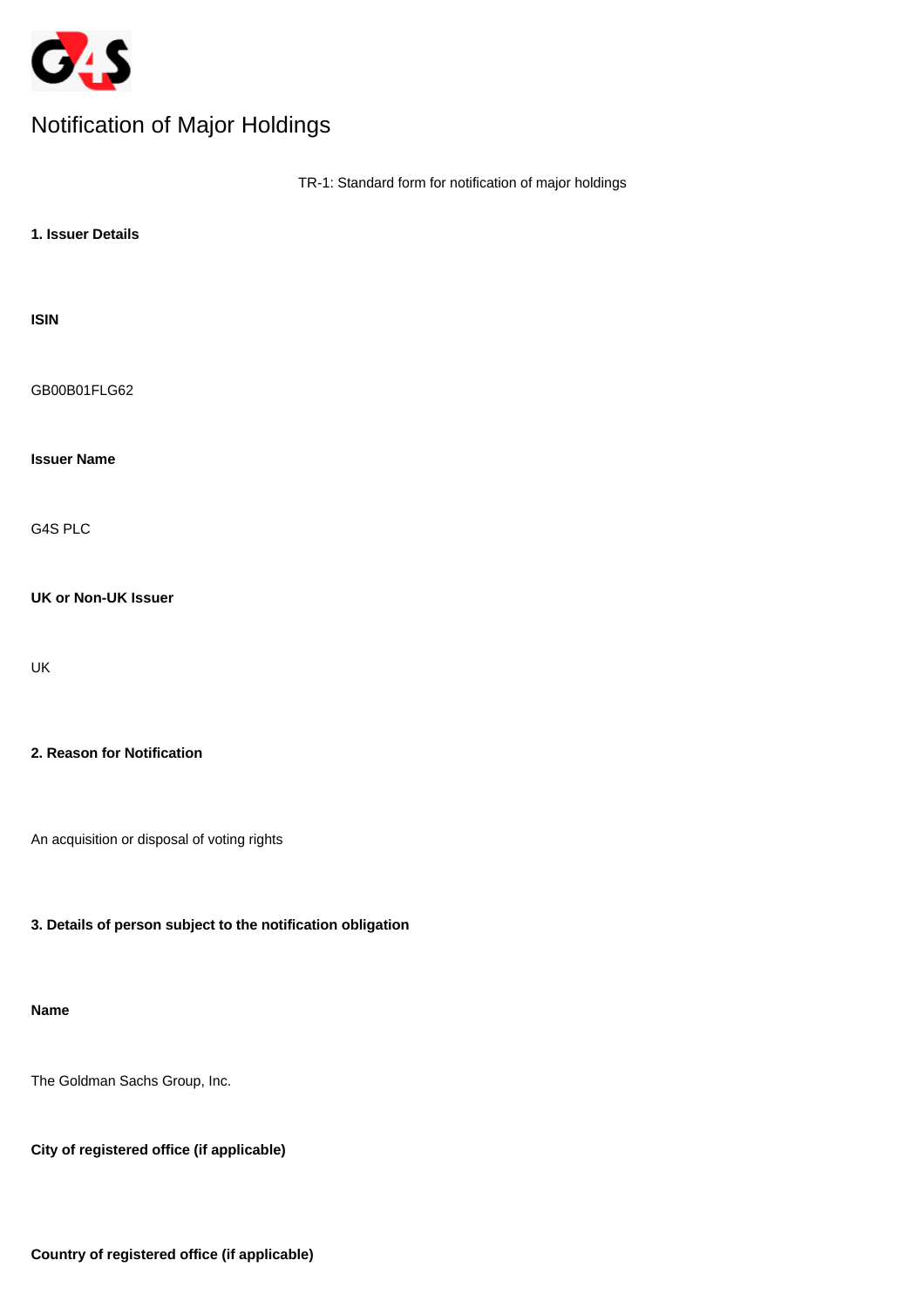#### **4. Details of the shareholder**

#### **Is the shareholder the same as the person subject to the notification obligation, above?**

No

| <b>NAME</b>                     | <b>REGISTERED OFFICE</b><br>ΩF | <b>OF REGISTERED OFFICE</b><br><b>CUNTRY</b> |
|---------------------------------|--------------------------------|----------------------------------------------|
| Goldman<br>⊦Sachs International | ∟ondon                         | United<br>. Kinadom                          |

#### **5. Date on which the threshold was crossed or reached**

29-Mar-2021

#### **6. Date on which Issuer notified**

31-Mar-2021

#### **7. Total positions of person(s) subject to the notification obligation**

|                                                                                 | % of voting rights<br>attached to shares<br>(total of 8.A) | % of voting rights through<br>financial instruments (total<br>of $8.B 1 + 8.B 2$ | Total of both<br>in % (8.A +<br>8.B) | Total number of<br>voting rights held in<br>issuer |
|---------------------------------------------------------------------------------|------------------------------------------------------------|----------------------------------------------------------------------------------|--------------------------------------|----------------------------------------------------|
| Resulting situation on the<br>date on which threshold was<br>crossed or reached | 7.434066                                                   | 0.103663                                                                         | 7.537729                             | 116954997                                          |
| Position of previous<br>notification (if applicable)                            | 6.500850                                                   | 0.346831                                                                         | 6.847681                             |                                                    |

## **8. Notified details of the resulting situation on the date on which the threshold was crossed or reached**

#### **8A. Voting rights attached to shares**

| <b>CLASS/TYPE OF SHARES</b><br><b>ISIN CODE(IF POSSIBLE)</b> | <b>VOTING RIGHTS</b><br>(DTR5.1) | NUMBER OF DIRECT NUMBER OF INDIRECT<br><b>VOTING RIGHTS</b><br>$\langle$ DTR5.2.1) | <b>% OF DIRECT</b><br><b>VOTING RIGHTS</b><br>(DTR5.1) | <b>% OF INDIRECT</b><br><b>VOTING RIGHTS</b><br>$\langle$ DTR5.2.1) |
|--------------------------------------------------------------|----------------------------------|------------------------------------------------------------------------------------|--------------------------------------------------------|---------------------------------------------------------------------|
| GB00B01FLG62                                                 |                                  | 115295585                                                                          |                                                        | 7.430781                                                            |
| GB00BLB3G628                                                 |                                  | 31980                                                                              |                                                        | 0.002061                                                            |
| US37441W1080                                                 |                                  | 18990                                                                              |                                                        | 0.001224                                                            |
| Sub Total 8.A                                                | 115346555                        |                                                                                    | 7.434066%                                              |                                                                     |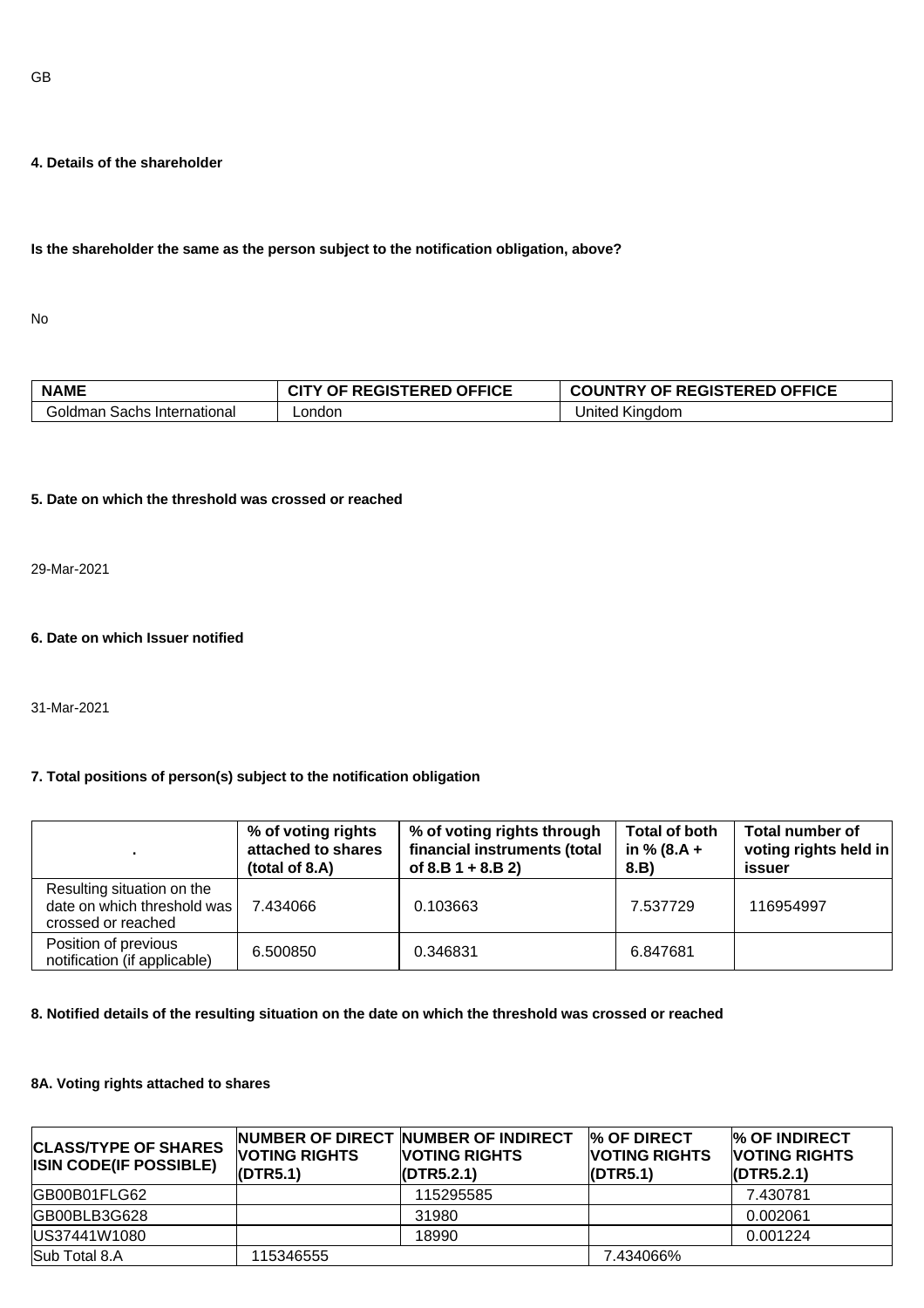| <b>TYPE OF</b><br><b>FINANCIAL</b><br><b>INSTRUMENT</b> | <b>IDATE</b> | <b>EXPIRATION EXERCISE/CONVERSION</b><br><b>PERIOD</b> | NUMBER OF VOTING RIGHTS THAT MAY<br><b>BE ACQUIRED IF THE INSTRUMENT IS</b><br><b>EXERCISED/CONVERTED</b> | $\%$ OF VOTING<br><b>RIGHTS</b> |
|---------------------------------------------------------|--------------|--------------------------------------------------------|-----------------------------------------------------------------------------------------------------------|---------------------------------|
| Securities Lending  Open                                |              |                                                        | 755954                                                                                                    | 0.048721                        |
| Sub Total 8.B1                                          |              |                                                        | 755954                                                                                                    | 0.048721%                       |

# **8B2. Financial Instruments with similar economic effect according to (DTR5.3.1R.(1) (b))**

| <b>TYPE OF FINANCIAL EXPIRATION</b><br><b>INSTRUMENT</b> | <b>DATE</b> | <b>EXERCISE/CONVERSION</b><br><b>PERIOD</b> | <b>PHYSICAL OR CASH VOTING</b><br><b>SETTLEMENT</b> | NUMBER OF<br><b>RIGHTS</b> | $\%$ OF VOTING<br><b>RIGHTS</b> |
|----------------------------------------------------------|-------------|---------------------------------------------|-----------------------------------------------------|----------------------------|---------------------------------|
| CFD                                                      | 24-Feb-2031 |                                             | lCash                                               | 595009                     | 0.038348                        |
| CFD                                                      | 27-Mar-2023 |                                             | <b>ICash</b>                                        | 146536                     | 0.009444                        |
| CFD                                                      | 30-Sep-2025 |                                             | lCash                                               | 88029                      | 0.005673                        |
| CFD                                                      | 29-Jan-2030 |                                             | lCash                                               | 20399                      | 0.001315                        |
| CFD                                                      | 14-Jul-2025 |                                             | <b>ICash</b>                                        | 2365                       | 0.000152                        |
| Swap                                                     | 18-May-2021 |                                             | Cash                                                | 150                        | 0.000010                        |
| Sub Total 8.B2                                           |             |                                             |                                                     | 852488                     | 0.054942%                       |

#### **9. Information in relation to the person subject to the notification obligation**

2. Full chain of controlled undertakings through which the voting rights and/or the financial instruments are effectively held starting with the ultimate controlling natural person or legal entities (please add additional rows as necessary)

| <b>Ultimate</b><br>Controlling<br>Person      | <b>Name of controlled</b><br>undertaking             | % of voting rights if it<br>$ $ equals or is higher than<br>the notifiable threshold | % of voting rights through<br>financial instruments if it equals equals or is higher<br>or is higher than the notifiable<br>threshold | Total of both if it<br>than the notifiable<br>threshold |
|-----------------------------------------------|------------------------------------------------------|--------------------------------------------------------------------------------------|---------------------------------------------------------------------------------------------------------------------------------------|---------------------------------------------------------|
| The Goldman<br>Sachs Group,<br>Inc. (Chain 1) |                                                      |                                                                                      |                                                                                                                                       | 0.000000                                                |
|                                               | Goldman Sachs<br>(UK) L.L.C.                         | 7.409325                                                                             | 0.103654                                                                                                                              | 7.512979                                                |
|                                               | Goldman Sachs<br>Group UK Limited                    | 7.409325                                                                             | 0.103654                                                                                                                              | 7.512979                                                |
|                                               | Goldman Sachs<br>International                       | 7.409325                                                                             | 0.103654                                                                                                                              | 7.512979                                                |
| The Goldman<br>Sachs Group,<br>Inc. (Chain 2) |                                                      |                                                                                      |                                                                                                                                       | 0.000000                                                |
|                                               | Goldman Sachs &<br>Co. LLC                           |                                                                                      |                                                                                                                                       | 0.000000                                                |
| The Goldman<br>Sachs Group,<br>Inc. (Chain 3) |                                                      |                                                                                      |                                                                                                                                       | 0.000000                                                |
|                                               | <b>GSAM Holdings</b><br><b>LLC</b>                   |                                                                                      |                                                                                                                                       | 0.000000                                                |
|                                               | <b>Goldman Sachs</b><br>Asset Management,<br>L.P.    |                                                                                      |                                                                                                                                       | 0.000000                                                |
| The Goldman<br>Sachs Group,<br>Inc. (Chain 4) |                                                      |                                                                                      |                                                                                                                                       | 0.000000                                                |
|                                               | <b>IMD Holdings LLC</b>                              |                                                                                      |                                                                                                                                       | 0.000000                                                |
|                                               | <b>United Capital</b><br>Financial Partners,<br>Inc. |                                                                                      |                                                                                                                                       | 0.000000                                                |